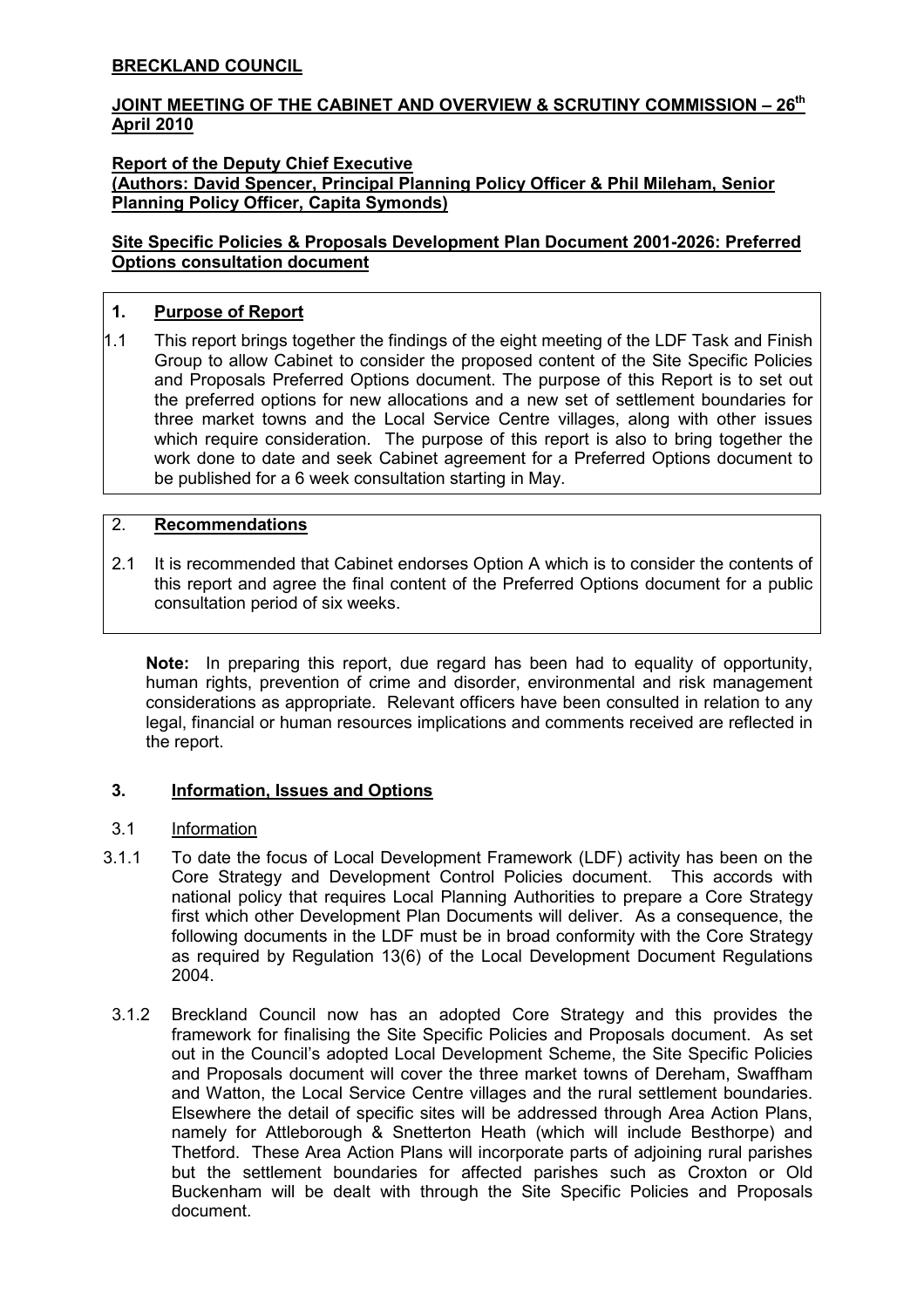- 3.1.3 As Members will recall this authority has already undertaken two "Issues and Options" consultations on those sites submitted to the Council for consideration as part of the LDF by landowners and their agents. These consultations (Summer 2008 and Spring 2009) have presented some 852 sites, which if all were developed would deliver some 87,000 homes. Previous reports to this Group have addressed the allocations in the market towns and local service centre villages for growth as part of the Core Strategy preparation process. There is no policy framework to make allocations in the rural parishes. However, there is a commitment to review settlement boundaries.
- 3.1.4 The outgoing Local Plan contained 83 rural settlement boundaries and these have in effect been rolled forward with the Core Strategy and factually updated to identify statutory biodiversity designations, flood zones, general employment areas and open spaces. The settlement boundaries were not amended as part of this process. The Site Specific Policies and Proposals document is required to reassess their form and function in light of latest local policies and national planning policy. There is a further opportunity to address factual errors on inset maps as part of the Site Specifics document.
- 3.1.5 The next stage in preparing the Site Specific Policies and Proposals document will be a consultation on the Preferred Options including a set of revised Inset plans. It is timetabled that this 6 week consultation will now start in May 2010. Following an assessment of comments it is intended to submit a final version of the Site Specifics document for Examination in October 2010. Therefore, this programme will allow two opportunities for comment in 2010 before a final opportunity for objections to be considered in front of an independent Government Inspector at an Examination in Public (EiP).

# 3.2 Background

- 3.2.1 The LDF Task and Finish Group were charged by the Council to consider the draft contents of the Site Specific Policies and Proposals in detail prior to a further public consultation. Since September 2009, eight separate Task and Finish Group meetings have been held, considering over 700 pages of supporting material, and 30 hours of debate have been devoted to this document. This has given the opportunity for significantly more scrutiny to be given to the emerging site specific issues than was afforded to the outgoing Local Plan. The LDF Task and Finish Group have also considered the views of town and Parish Council's in their deliberations as part of the scrutiny process.
- 3.2.2 Policy CP14 of the adopted Core Strategy sets the context for the review of settlement boundaries. In particular, criteria G-J specifically deal with rural settlement boundaries. Importantly, the policy allows for the inclusion of small-scale sites (5 units) which could provide for some further growth consistent with the role of rural villages in the settlement hierarchy.
- 3.2.3 The Group have considered proposed allocations for the market towns and Local Service Centre villages where a positive level of growth was identified in the adopted Core Strategy. The group also considered revised rural settlement boundaries along with town settlement boundaries. In considering the settlement boundaries for the towns and rural areas, Officers have presented options that seek to address criteria G-J as set out in adopted policy CP14 of the Core Strategy, along with the following issues:
	- (i) inconsistencies, where the settlement boundary needs to follow logical, defensible features on the ground;
	- (ii) factual updating where development has occurred astride or outside of the settlement boundary
	- (iii) the need to protect open areas, infrastructure and other areas which are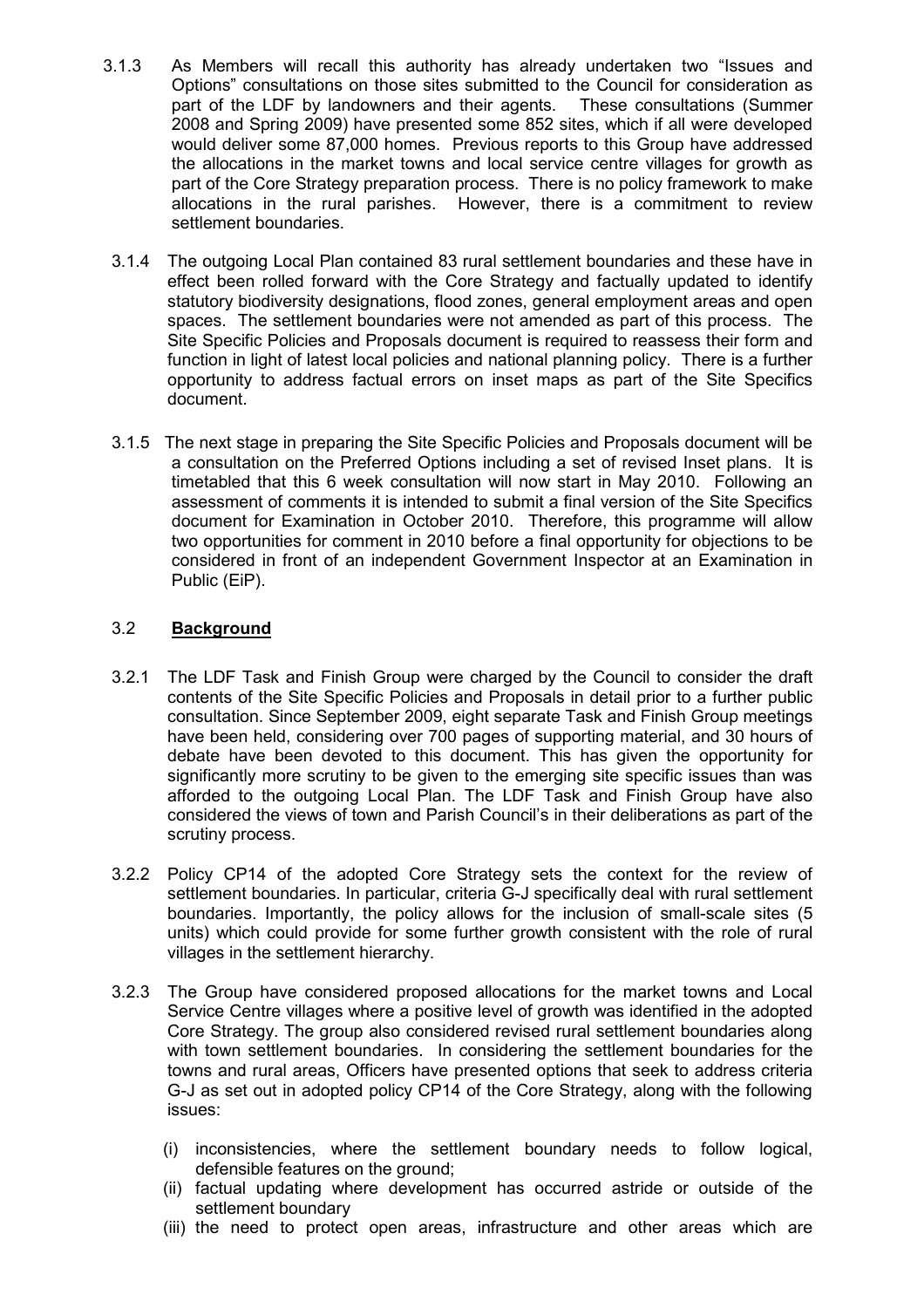unsuitable for intensification (including backland and some garden land); and

- (iv) the need to restrict development in areas of flood risk and environmental protection consistent with Core Strategy policies.
- 3.2.3 The final Site Specifics document that would be submitted for Examination will have settlement boundaries which include any agreed allocations. This will ultimately be subject to the outcome of the forthcoming consultation and as such, boundaries have not been realigned around specific allocations at this stage in the process.
- 3.2.4 In preparing this report, it is brought to Members attention that the town settlement boundaries in the LDF will, as was the case with the outgoing Local Plan, extend into adjoining rural parishes, where the coherent urban built form continues from one parish into another. The examples include Scarning in relation to Dereham and Carbrooke, Griston, Little Cressingham and Saham Toney in relation to Watton. The section below reiterates the purpose and function of settlement boundaries. To date, the delineation of town settlement boundaries has been a contentious issue as many consider they define the extent of a settlement or parish or local administrative area and therefore by including an adjoining part of a parish within a town settlement boundary can be construed as concealing parish boundaries. The following section outlines the purpose of settlement boundaries.

#### 3.3 The Purpose of Settlement Boundaries

- 3.3.1 This section of the Report highlights the policy framework within which the settlement boundary review process must be undertaken in order to prepare a sound document. As with the Core Strategy, the Site Specific document will ultimately be examined on its soundness including its conformity with national and local policy. The review of rural settlement boundaries cannot be taken in isolation from policy set out in National Planning Policy Statements or the sound Breckland Core Strategy document.
- 3.3.2 Settlement Boundaries are a policy tool which delineate in plan form coherent and established built-up areas.
- 3.3.3 The purpose of the settlement boundaries is to consolidate development around existing built-up communities where there is a clearly defined settlement where further development, if properly designed and constructed, would not be incongruous or intrusive because of the size of the settlement.
- 3.3.4 The Core Strategy and Development Control Policies Document of the LDF confirms that Settlement Boundaries remain a valid policy response in Breckland to achieve the twin objectives of focussing the majority of development towards existing settlements whilst simultaneously protecting the surrounding countryside.
- 3.3.5 There are no defined criteria on how to draw up settlement boundaries in National or Regional policy planning which can be used in the Local Development Framework. There are however a number of location specific policies which can be used in determining which settlements have settlement boundaries and how those boundaries are delineated. PPS1 "Sustainable Development" encourages development plans to focus new development in existing centres. It suggests that new development must be located in places where everyone can access services by foot, cycle or public transport. PPS1 also promotes the protection of the wider countryside and landscape. In addition one of the Key Planning Objectives of the supplement to PPS1 on "Planning and Climate Change", promotes development to be located in areas which reduce the need to travel by the private car. This point is reiterated in PPS3 "Housing". PPS7 "Sustainable Development in Rural Areas" further supports these aims and states that development in open countryside, away from settlements should be strictly controlled. At a regional level the Regional Plan requires development to maximise the potential for people to form more sustainable relationships between their homes, workplaces and regularly used services and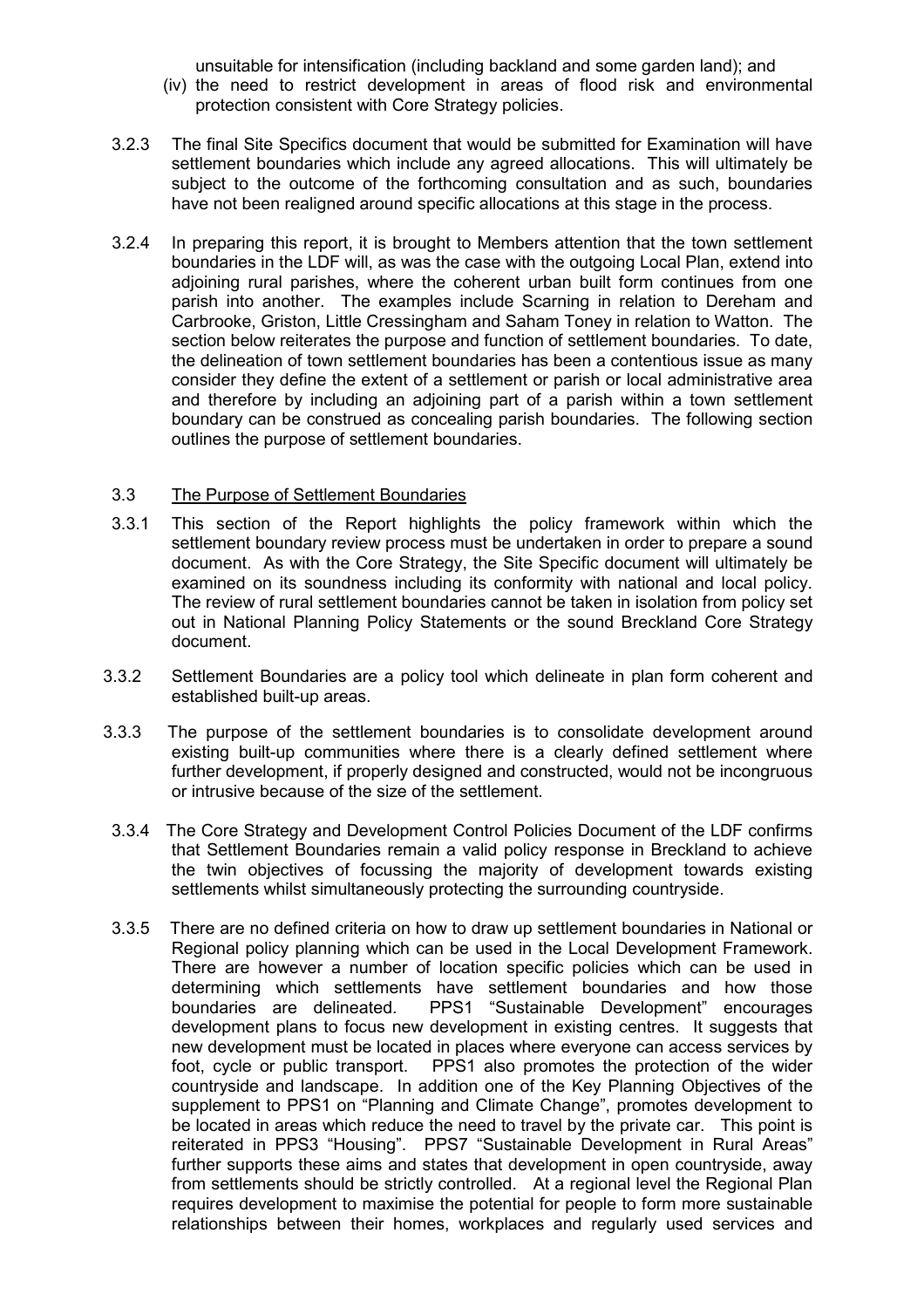facilities and their means of travel between them.

3.3.6 In conclusion the purpose of settlement boundaries is to a draw a line around those areas within the District which are an established and coherent built-up area with some form of service provision which supports the sustainability of that community. Within settlement boundaries the principle of further development will be considered favourably subject to form and character, access, biodiversity and historic environment. As a consequence those areas outside of settlement boundaries will constitute "countryside" for the purposes of planning policy and in these areas development will be strictly controlled to that which is needed to specifically support the rural areas.

### 3.4 Presentation of the Options

 3.4.1 The following sections set out some background information to the proposed options for the consultation document:

## Dereham

- 3.4.2 Dereham is identified in the Breckland Core Strategy as a Market Town which will see moderate levels of growth over the period to 2026. The town will provide an additional 1,971 new homes over the plan period, and approximately 5-10 hectares of new employment land and a quantum of additional retail floorspace. Of the 1,971 new homes, 1,371 already have the benefit of planning permission or have been completed. Therefore, land for an additional 600 homes will need to be allocated up to 2026.
- 3.4.3 Evidence to date suggests that there is sufficient infrastructure capacity to accommodate the proposed level of growth. The Outline Water Cycle Study states that development to the west of the town can make use of larger sewerage pipes, whilst elsewhere in Dereham is constrained by the need to utilise historic sewers through the town centre. In terms of community infrastructure, it is likely that improvements will be needed to rural bus services in and around Dereham in common with other market towns being identified for growth. New development will have to contribute to the expansion of primary and nursery schools and primary healthcare provision will need to be slightly expanded.
- 3.4.4 The town's employment areas are located in close proximity to the A47 trunk road and include the three key employment areas at Yaxham Road, Rash's Green and Dereham Business Park. These employment areas include some larger enterprises as well as a range of small to medium size enterprises, with stock of a range of ages. The Employment Land Review (2006) recognises Dereham as having good potential for economic growth in the plan period and this is reflected in the proposed allocation figures.
- 3.4.5 In addition to housing and employment allocations there is a need to allocate land for town centre uses and open space to reflect available evidence and policy requirements in the Core Strategy. This is addressed in Appendix A of this report. Policy CP7 of the Core Strategy reflects the Council's 2007 Retail Study update in terms of additional retail floorspace requirements. The Core Strategy identifies Dereham as the main town and administrative centre for mid-Norfolk. The 2007 retail floorspace requirements for Dereham were forecast at 7,750-8,500sqm of comparison (non-food) floorspace and 2,000-2,500sqm of convenience (food) floorspace. However, following a number of recent developments, the available comparison retail floorspace to plan for is 5,000 sqm. The remaining convenience (food) floorspace has been taken up through recent developments in out of centre locations, and as such there is insufficient quantum remaining meriting an allocation.
- 3.4.6 This floorspace figure is based on the 2007 Retail Study update. The Council is to commission a new retail study which will update the floorspace forecasts and meet the new national planning requirements in PPS4. The new retail study will be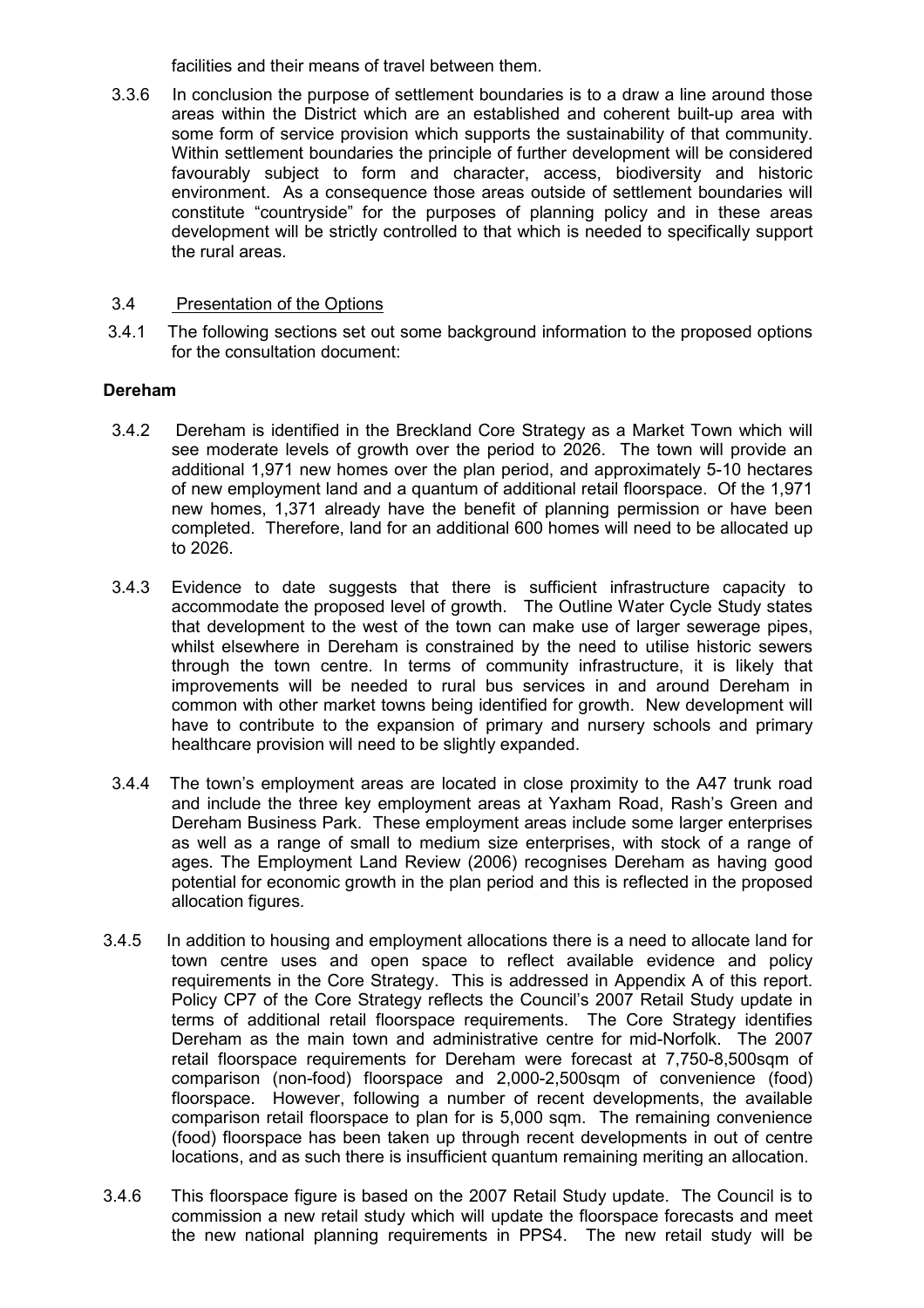completed by August 2010 and at this stage it is likely that a detailed, technical consultation may need to be undertaken with affected stakeholders (town councils, retail organisations etc). Nevertheless, it is considered appropriate at this stage, that the Council identifies reasonable options for further town centre development. An Area of Search has been identified in as an option within Appendix A and it is proposed that the consultation document seeks comment on the potential of this area for an intensification of comparison retail floorspace.

- 3.4.7 In terms of housing, the preferred allocations for new housing in Dereham comprise three sites all located to the east of the town along Norwich Road. These are land at the former Maltings, land off Greenfields Road, and land adjacent Windmill Avenue. The preferred sites for employment development are at Rash's Green and land at Dereham Business Park.
- 3.4.8 A range of reasonable alternative options have been considered for housing and employment and these are presented at in the document at Appendix A albeit subject to any changes as a result of the revised proposals for two alternative sites.
- 3.4.9 Officers advise that there is a reasonable prospect that these allocations could come forward and as a result should be consulted on in the forthcoming Preferred Options.
- 3.4.10 The T&F Group also asked Officers to consider whether smaller alternative option sites on land at Dumpling Green (previous ref. D.7) and land off Draytonhall Lane Scarning (previous ref. D.8) could be considered as the initial Officer proposed alternatives were not agreed by the group. Therefore, Officers have considered the two revised options for D.7 and D.8 which are included at Appendix D of this report. The assessment of alternative options considers that a revised smaller allocation off Draytonhall Lane (D.8) becomes an unreasonable option due to landscape impact, poor accessibility to the town centre, and highway safety concerns in respect of site access and the safety of the junction on to the A47 trunk road.
- 3.4.11 In addition to town centre uses, there are a number of opportunities to enhance open space provision in the town. The Town Council, in particular, has taken a proactive approach in identifying land for new cemetery provision and options for implementing elements of the Dereham Green Infrastructure Strategy. This has already included extending the Neatherd open space area north of Shillings Lane.

#### Swaffham

- 3.4.12 Swaffham is identified in the Breckland Core Strategy as a Market Town which will see modest levels of growth over the period to 2026. The town will provide an additional 749 new homes over the remainder of the plan period, at least 5 hectares of employment land and approximately 1,000 sqm of non-food retailing. Of the 749 new homes, 499 have already have the benefit of planning permission. Therefore land for an additional 250 homes will need to be allocated.
- 3.4.13 Evidence to date suggests that there is sufficient infrastructure capacity to accommodate the proposed level of growth. The Outline Water Cycle Study states that there are no strategic sewers to the west of the town. As a result of this the study recommends that development should not go to the west of the town. It is likely that improvements will be needed to rural bus services in and around Swaffham. New development will have to contribute to the expansion of primary and nursery schools and primary healthcare will need to be slightly expanded.
- 3.4.14 The Officers preferred housing allocation for Swaffham is for a single allocation to the south of the town on the Brandon Road which would bring together the existing permitted housing development on the former Redland Rooftiles site. The LDF Panel did not endorse the Officers preferred option and have recommended an alternative approach with a split allocation including a reduced area at Brandon Road and a new allocation to the north of the town on former allotment land off New Sporle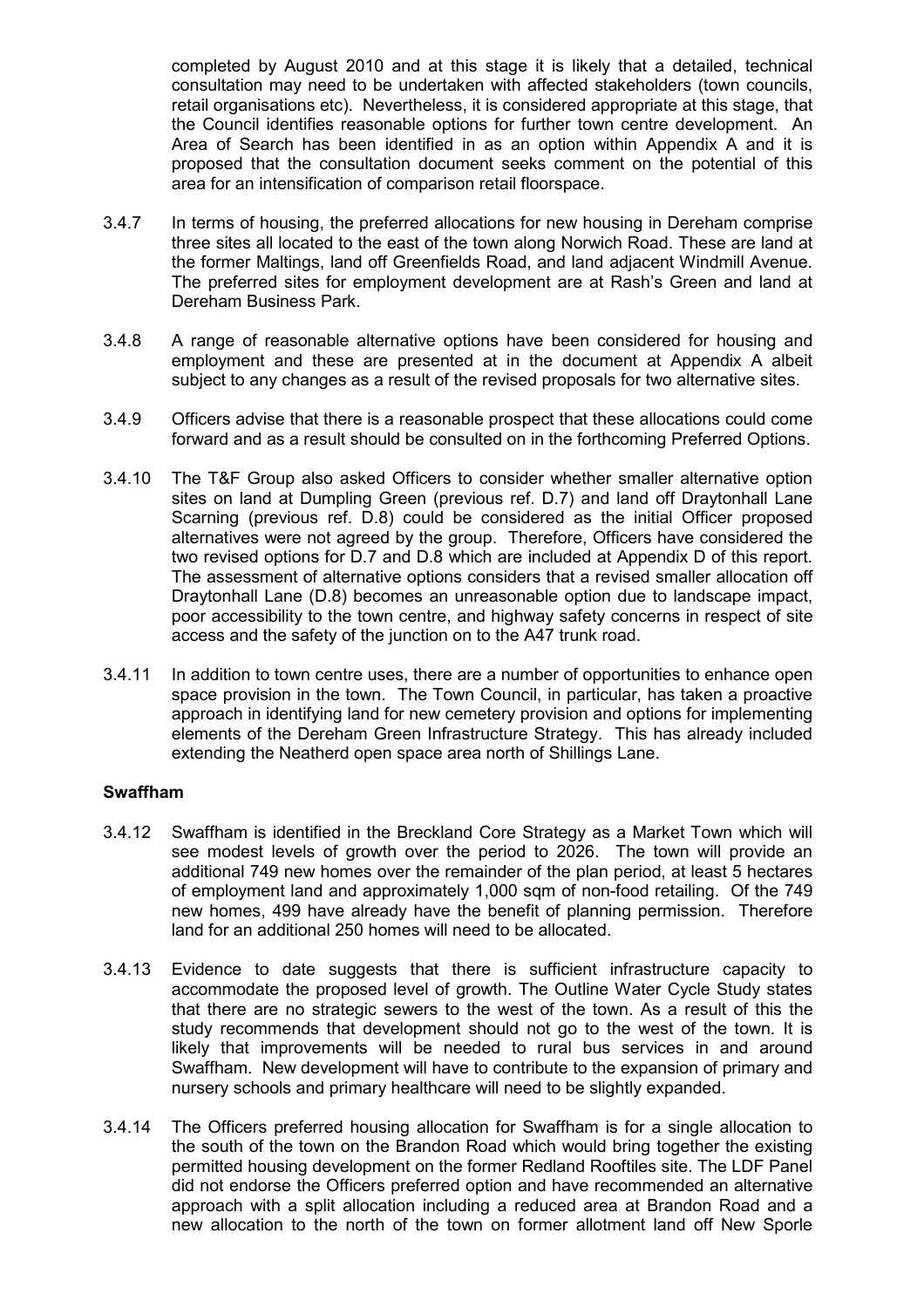Road. Capita Symonds Officers advise that the alternative approach recommended by the LDF Task and Finish Group is undeliverable. This is due to insufficient demonstration that the off-site infrastructure requirements can be delivered to make the proposed scale of development in the northern site (SW.9) acceptable in planning terms. Capita Symonds considers that the revised approach for Swaffham represents a risk to the overall soundness of the document. This is compounded by the scale of the allocation that may not be deliverable and is likely to result in further consequential impacts for the Council's five year housing land supply.

- 3.4.15 The town's employment areas are concentrated in the north of the town with the principal location being the Eco-Tech employment area. This employment area has good links to the A47 and Swaffham is served by the X1 bus service which links Lowestoft to Peterborough. The Employment Land Review (2006) recognises this area as having the greatest potential for economic growth in the town. The preferred option for new employment development is for an extension to the existing Ecotech business park to the north of the town (referenced SW.2 and SW.3).
- 3.4.16 In addition to housing and employment allocations, Policy CP7 of the adopted Core Strategy identifies a relatively low need for additional retail floorspace in the town. The Core Strategy identifies Swaffham as a mid-size Town Centre with a forecast of 1,000-1,500sqm (net) of comparison (non-food) floorspace at 2007. This floorspace figure is based on the 2007 Retail Study update. The Council is to commission a new retail study which will update the floorspace forecasts and meet the new national planning requirements in PPS4. The new retail study will be completed by August 2010 and at this stage it is likely that a detailed, technical consultation will need to be undertaken with affected stakeholders (town councils, retail organisations etc). Nevertheless, it is not considered appropriate at this stage, that the Council identifies sites for town centre development given the current low level of need for additional floorspace.
- 3.4.17 Two options have been presented for public open space in the town. The first site is "The Antinghams", which is an area of pasture to the east of the town centre in private ownership. A number of rights of way criss-cross the site and it is regularly used on an informal basis. The site was conditionally offered for open space in 2008, linked to the potential for residential development on land to the east of the Manor House. Given the undeveloped character and the proximity of listed buildings it was considered at the previous LDF Group meeting on Swaffham  $(14<sup>th</sup> October$ 2009) that the area remain open. The Town Council confirmed at this meeting that it would be interested in managing The Antinghams as open space. The second option is for an allocation at Former Hamonds Playing Field on Princes Street. This site is currently owned by the Hamonds Trust and was the playing field linked to the former Grammar School. It has over the years become an area for dog walking and informal open space. Access to the site for development cannot be satisfactorily achieved from Princes Street and the proximity of the water tower makes development of the site unlikely. Therefore it is proposed to allocate the site for public open space. These sites are presented in Appendix A.

#### **Watton**

3.4.18 Watton has been identified as a market town in the Core Strategy which will accommodate modest housing and employment growth arising from predominantly local need so as to reduce the volume of out commuting and the potential relocation of existing businesses. The Strategy originally required that allocations are made for approximately 300 dwellings, although this figure has since been reduced to 252 because planning permission has been granted for 48 units outside of the settlement boundary along Norwich Road. The Core Strategy requires that sites are well integrated with the established built up area of the town in order to minimise the impact on the countryside and local wildlife, particularly Wayland Wood and the Breckland SPA.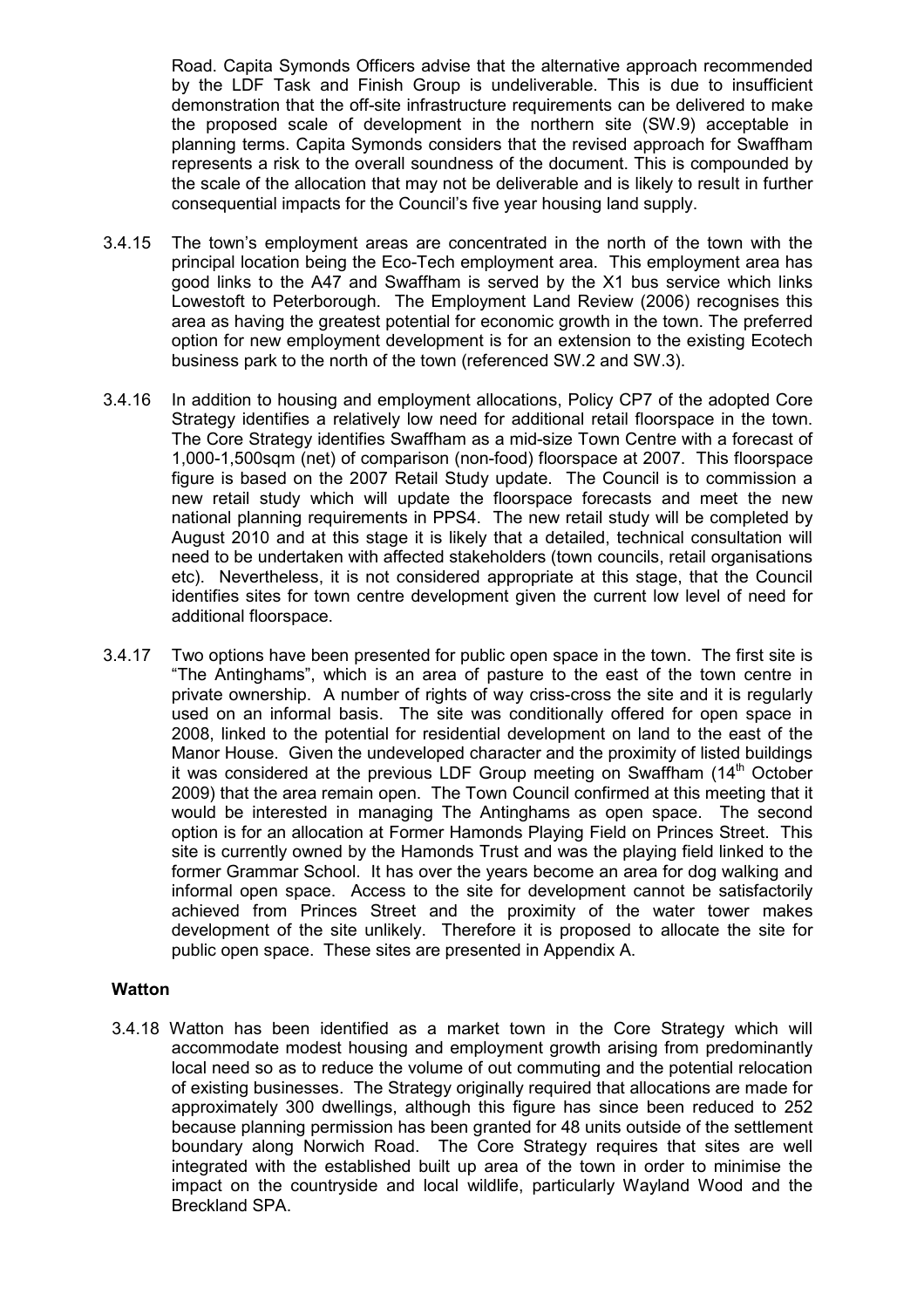- 3.4.19 Whilst identified as a market town, limited housing growth is being proposed in order to reflect the level of services and facilities available. Additionally, evidence indicates that there is limited potential for further economic growth in Watton and that the town mainly supports local businesses. Large scale growth runs the risk of undermining the small market town character of Watton which is derived from the historic and attractive nature of the town centre and from the varied countryside that surrounds the town. Particular concerns would accompany any growth to the west and southwest of the town because of the impact on European protected species (the Stone Curlew buffer zone).
- 3.4.20 There is sufficient infrastructure capacity to accommodate the proposed 250 new dwellings. Evidence from infrastructure studies and utility capacity work demonstrates that the preferred development sites in Watton are deliverable. Whilst they will require localised upgrades to the utility networks, there are no critical capacity issues or insurmountable barriers to development of this scale. In addition there will be a need to upgrade primary school education provision and healthcare provision to meet the expanded population. The scale of the upgrades is incremental and involves expanding existing provision rather than new facilities. Therefore contributions from development will be sought to secure off-site provision in accordance with Policy CP5 of the Core Strategy. The existing secondary school (Wayland High) is considered to have sufficient capacity to absorb the anticipated growth in population.
- 3.4.21 The preferred housing allocations presented are for a new allocation to the west of Thetford Road, as well as a further housing development (linked with opening up of open space) at the former RAF Officers' Mess site on Norwich Road. A range of alternative options have been presented including sites to the south of the town, and options within and adjoining the built up area. The preferred and reasonable alternative sites also avoid the stone curlew buffer to the west of the town. The LDF Task & Finish Group also recommended the inclusion of an additional reasonable alternative site (land to north of Hunters Oak) and this is presented at Appendix D as Site W.11.
- 3.4.22 In addition to housing and employment allocations, Policy CP7 of the adopted Core Strategy identifies a relatively low need for additional retail floorspace in the town. The Core Strategy identifies Watton as a mid-size Town Centre with a forecast of 250-500sqm (net) of comparison (non-food) floorspace at 2007. This floorspace figure is based on the 2007 Retail Study update. The Council is to commission a new retail study which will update the floorspace forecasts and meet the new national planning requirements in PPS4. The new retail study will be completed by August 2010 and at this stage it is likely that a detailed, technical consultation will need to be undertaken with affected stakeholders (town councils, retail organisations etc). Nevertheless, it is not considered appropriate at this stage, that the Council identifies sites for town centre development given the current low level of need for additional floorspace.
- 3.4.23 The Group has already agreed that a significant area of open space will be allocated at the former RAF Officer Mess site at Portal Avenue (site reference W3). An additional option for a public open space site in Watton is now being presented. The site is land immediately to the south of Tesco off the Thetford Road. The site is already managed by the Town Council and has been laid out for allotments. It is therefore proposed to protect the area as open space as identified in Appendix A.

### Local Service Centre villages

3.4.24 The adopted Core Strategy identifies fourteen villages as Local Service Centre villages, with four of these being identified for a positive allocation for new housing growth over the plan period. The four Local Service Centres with a positive allocation for growth are as follows: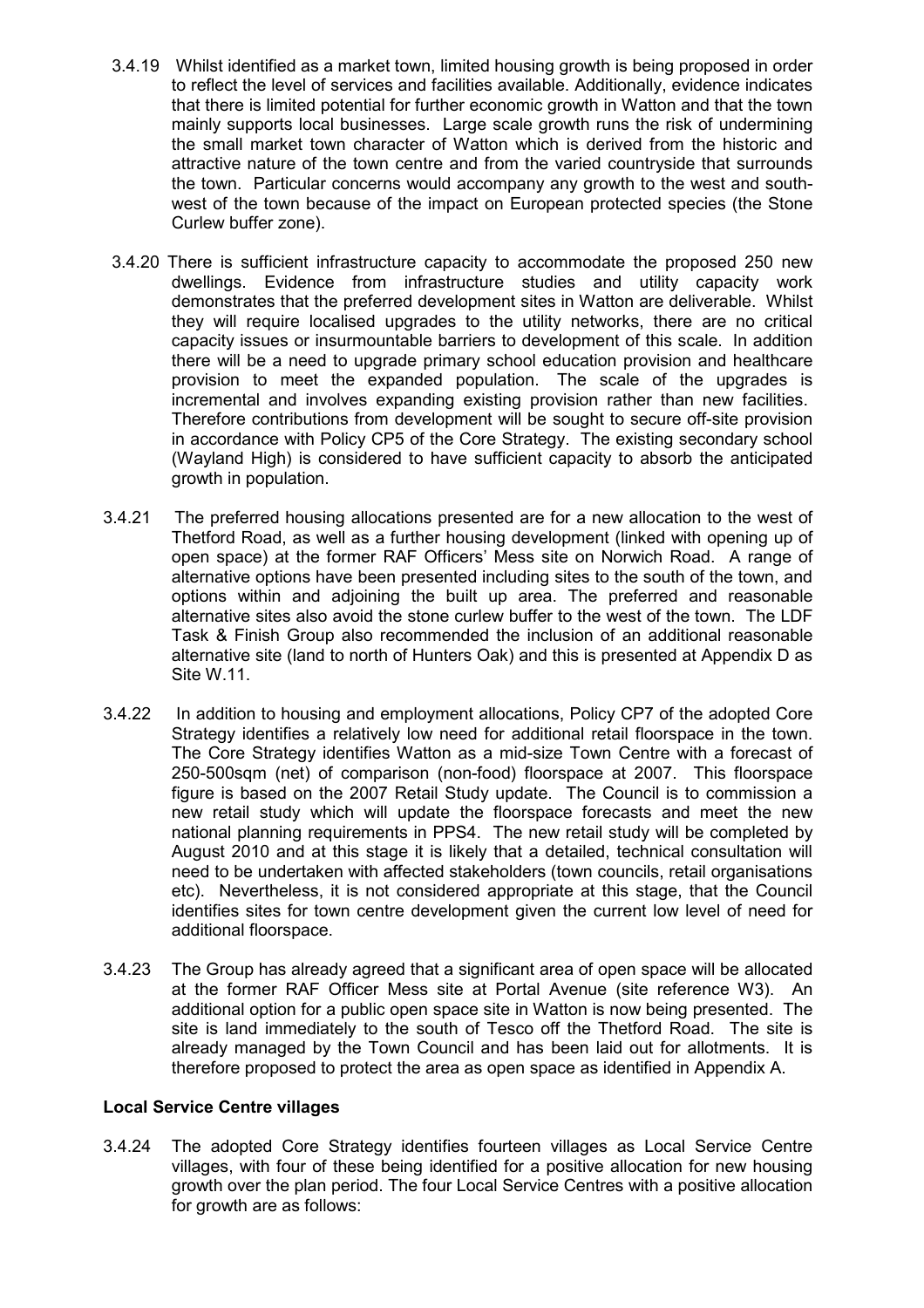- Harling (40 new homes);
- Narborough (50 new homes);
- Shipdham (100 new homes); and
- Swanton Morley (50 new homes).
- 3.4.25 The group considered a number of preferred and alternative options for the four Local Service Centre villages for growth. The preferred and alternative options considered by the LDF Task and Finish Group are identified in the draft document at Appendix A. Appendix B to this report contains the LDF Group's recommendations along with any Officer responses. Proposed changes to the settlement boundaries of Local Service Centre villages were also considered at subsequent meetings and are included within the draft document at Appendix A.
- 3.4.26 In summary, the decisions of the group in relation to allocations in the four Local Service Centre villages for growth are as follows:
	- Harling The group endorsed officers recommended site H1, and the LDF Group also endorsed sites H3, H4 and H5 as reasonable alternative options.
	- Narborough The group endorsed the Officer recommendation for the preferred site at Chalk Lane, with alternative options for consultation at Meadow Lane and Swaffham Road.
	- Shipdham The group endorsed officer recommendations for SH1 and SH3, but did not endorse SH2. The group recommended SH2 for open space and officers advise that the balance of housing could be provided on part of alternative site SH4 in this scenario.
	- Swanton Morley The Group did not endorse Officer recommendations for two sites one at SM1 and the other at SM2. The group recommended the Parish Council's preferred sites at SM4.

#### Rural settlement boundaries

- 3.4.27 The Task and Finish Group has considered options for rural settlement boundaries across the District. The outcome of these deliberations is contained in Appendix B of the report. In a number of cases, where Settlement boundaries have been proposed for deletion, a reasonable alternative can, in some instances include retaining the previous boundary 'as is'. However, Capita Symonds would draw Members attention to the Task and Finish Groups recommendation for Shropham which includes a significant extension to the boundary as proposed by the Parish Council. This change is sufficiently great that it is in conflict with the adopted Core Strategy. The scale of the Groups proposed change is sufficiently large and raises soundness concerns in terms of the consistency of the document with the Core Strategy.
- 3.4.28 During the discussions on the allocations and changes to settlement boundaries, there have been a number of occasions where the LDF Task and Finish group has asked Officers to discuss issues with Town and Parish Council's to understand where there may be further areas where their views could be accommodated in the document. The outcome of these discussions was proposed to be reported to Cabinet for a final decision.
- 3.4.29 Therefore, in addition to the eight meetings of the Task and Finish Group, Capita Symonds Officers have met with representatives from Croxton, Garvestone Parish Council, Gooderstone Parish Council, Great Hockham Parish Council, Saham Toney and Yaxham Parish Council. Further amendments to settlement boundaries as recommended by the group or discussed with the above Parish Council's are included in Appendix F. However, in the case of Gooderstone, Capita Symonds Officers advise that it is not possible to accommodate the Parish's suggested amendments without raising soundness concerns in respect of the impact on European protected species.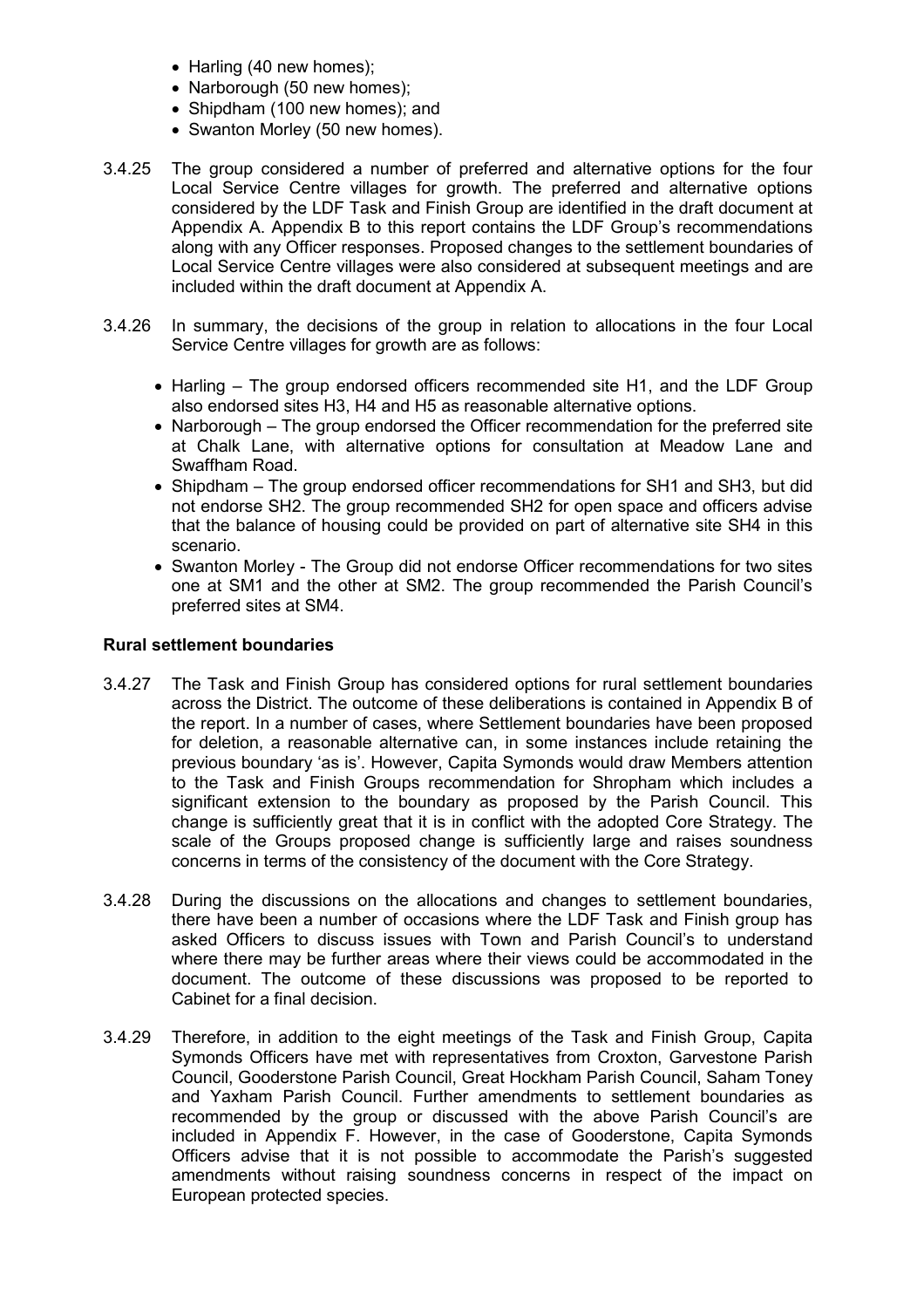## 3.5 Other District-Wide Site Specific Issues

### Gypsy & Travellers

- 3.5.1 It will be necessary for the Site Specific Policies and Proposals document to include a section on Gypsy and Traveller provision. Breckland has a requirement to provide 15 permanent pitches by 2011 as set out in the Regional Spatial Strategy Review (adopted May 2009). The adopted Core Strategy Policy CP2 states that the search for permanent pitch provision to 2011 will be focussed along the A11 corridor. Recent encampments at Attleborough indicate that there is a need in the area for authorised and managed provision. This will be considered as part of the Attleborough and Snetterton Heath Area Action Plan.
- 3.5.2 Away from the A11 corridor, Gypsy and Traveller provision has been made on the A47. A permanent site at Swaffham Splashes provides for 23 pitches and this site attracts regular visitors who often camp at locations in the town outside of the authorised site. Additionally, there have been occasional incidences of unauthorised Gypsy and Traveller encampments in Dereham, including new age travellers. These tend to be temporary visits which nonetheless indicate that there is some need for future provision along the A47.
- 3.5.3 At present the Regional Spatial Strategy states that after 2011, local planning authorities should plan for a 3% annual increase in pitch provision over the period to 2021. This equates to an additional 16 pitches in Breckland between 2011 and 2021. Further Gypsy and Traveller Accommodation Assessment work will inform where the additional provision post 2011 needs to be made. Additionally, further work is required at a County level to identify where the county target of 40 transit pitches is provided. Therefore it is too premature at this stage to identify the location of provision post 2011 without the appropriately robust evidence as part of this Site Specifics document. It is therefore recommended that the authority deals with the issue as follows:
	- (i) Text on Gypsy and Traveller provision is included in the Site Specifics document based on paragraphs 3.5.1 – 3.5.3 above;
	- (ii) The authority commits to deal with additional provision post 2011 as part of a review of this document with an indication that the A47 corridor will be the focus for the area of search; and
	- (iii) This option (the 'do nothing' option) is presented as the preferred option but that Officers appraise the alternative option of providing 15 pitches on the A47 as a comparator option for the purposes of Sustainability Appraisal.

### Monitoring and Implementation Framework

- 3.5.4 Monitoring and review are key elements of the new planning system. The Site Specifics document will need to include a draft Monitoring and Implementation Framework (MIF) to assess the performance of policies as well as setting a framework for delivery. The MIF will also identify key infrastructure dependencies that impact upon site delivery, risks and contingencies, further detail in relation to phasing and timescales, as well as identifying the bodies responsible for delivery. The MIF will also set out the key indicators and targets against which each of the policies will be monitored against.
- 3.5.6 The MIF will provide the authority with the ability, through its Annual Monitoring Report (AMR), to identify areas of the plan that are 'on-track' and those areas where early review may be necessary. This is an important part of the planning systems' requirements that proposals are deliverable and flexible. The MIF is included as part of the draft Preferred Options document at Appendix A. Members should note that the Monitoring and Implementation Framework may need to be amended prior to the consultation to reflect those allocations that are to be taken forward subject to the decision of Cabinet.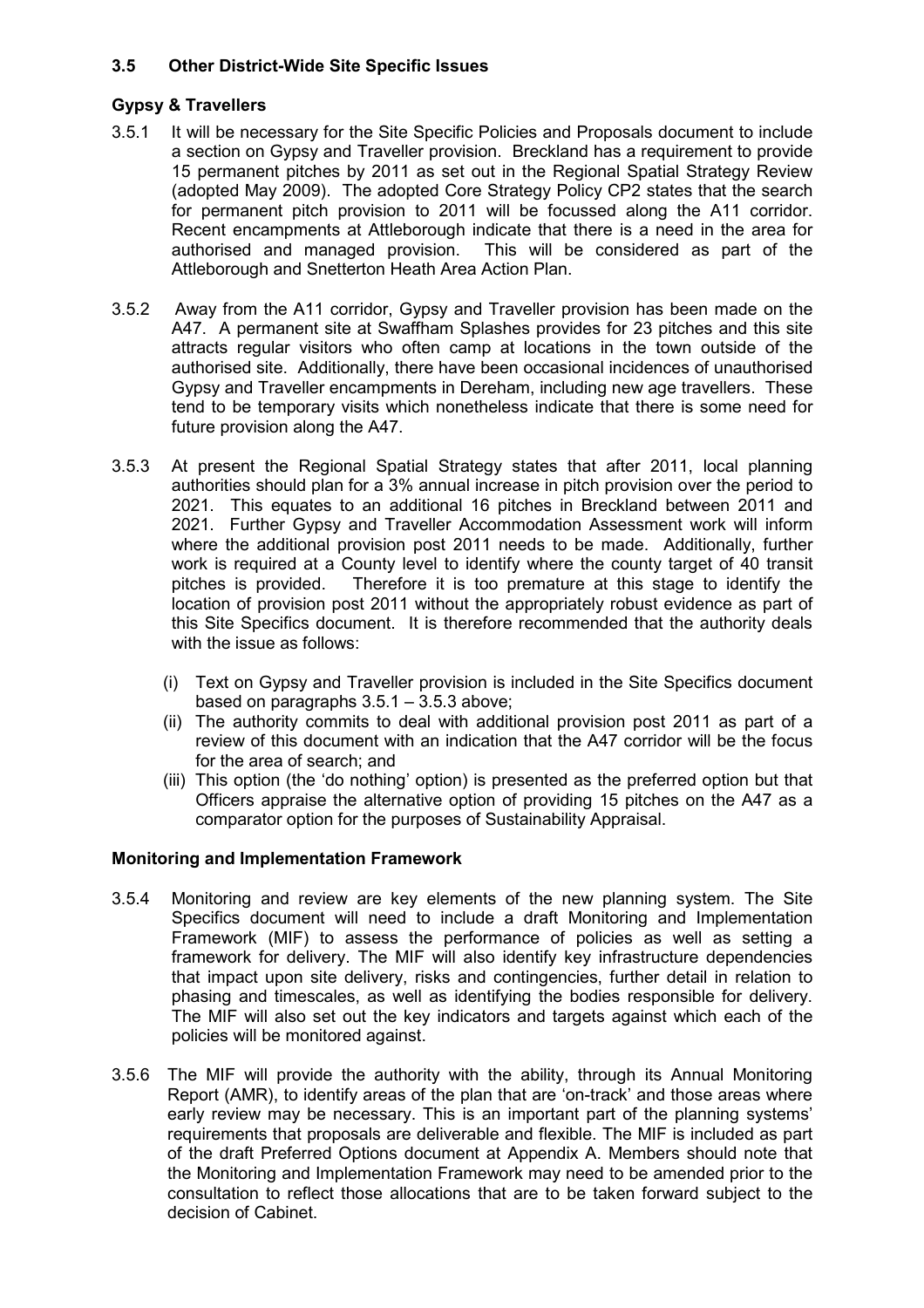### Draft Sustainability Appraisal Report

- 3.5.7 The Preferred Options consultation will be accompanied by a draft Sustainability Appraisal Report (SAR). The SAR considers the social, economic and environmental impacts of the Site Specific proposals and provides an essential tool in ensuring the policies and allocations represent the most sustainable option. The SAR considers the options against a number of sustainability criteria, and finds that the approach taken in the Site Specifics is the most sustainable. The draft SAR is included at Appendix C for completeness.
- 3.5.8 The SAR will be presented as part of the Preferred Options consultation; however Members are advised that due to the size of this document, a limited number of hard copies will be available at the Cabinet meeting.

### Interim draft Habitats Regulations Assessment (HRA)

- 3.5.9 Due to the significant European environmental designations within the District, a Habitats Regulations Assessment (HRA) will be prepared to accompany the Site Specific Policies and proposals document. An interim HRA is presented at Appendix E of this report and considers the likely effects of the document on European Habitats and Species and possible mitigation and avoidance measures as necessary. However, as the Site Specifics document is being prepared in accordance with the Core Strategy (which itself had a number of amendments made due to protected habitats and species), there are a limited number of residual issues outstanding.
- 3.5.10 However, an initial indication is that development will only be able to take place (in habitats terms) where sufficient spare water resource is available, receiving watercourses can accommodate discharge. Furthermore, a mechanism needs to be developed to ensure future increases in recreational activity do not harm protected bird species (i.e. woodlark and nightjar) in parts of the Breckland SPA. This could result in the need to secure appropriate contributions from development to undertaken further monitoring work.

### 3.6 Summary conclusions

- 3.6.1 The preferred options presented at Appendix A represent the professional advice of Capita Symonds' Breckland Planning Policy Team. The Preferred Options are considered to best reflect the evidence from previous consultations, consistency with existing policies and strategies and as such represent the most sustainable option going forward for further consultation.
- 3.6.2 The preferred options document presented is intended to be a detailed and comprehensive document that enables communities, landowners and developers to understand what the 'map' for their community will look like. It is considered that a detailed Preferred Options document will also assist in the expedient preparation of a final document in preparation for submission to Government for examination.

## 3.7 Next Steps

- 3.7.1 Further to the decisions of Cabinet, the preferred options document will be published for a 6 week public consultation. At this stage the document will be made available on-line, sent to Parish Councils and other statutory consultees and placed in local libraries and Council offices. Those who have registered an interest in the document will be advised of its availability.
- 3.7.2 In addition to the above, it is proposed to hold a 'drop in' session for affected Town and Parish Council representatives at the launch of the consultation. It is expected this could be held in Dereham and run during an afternoon into early evening.
- 3.8 Options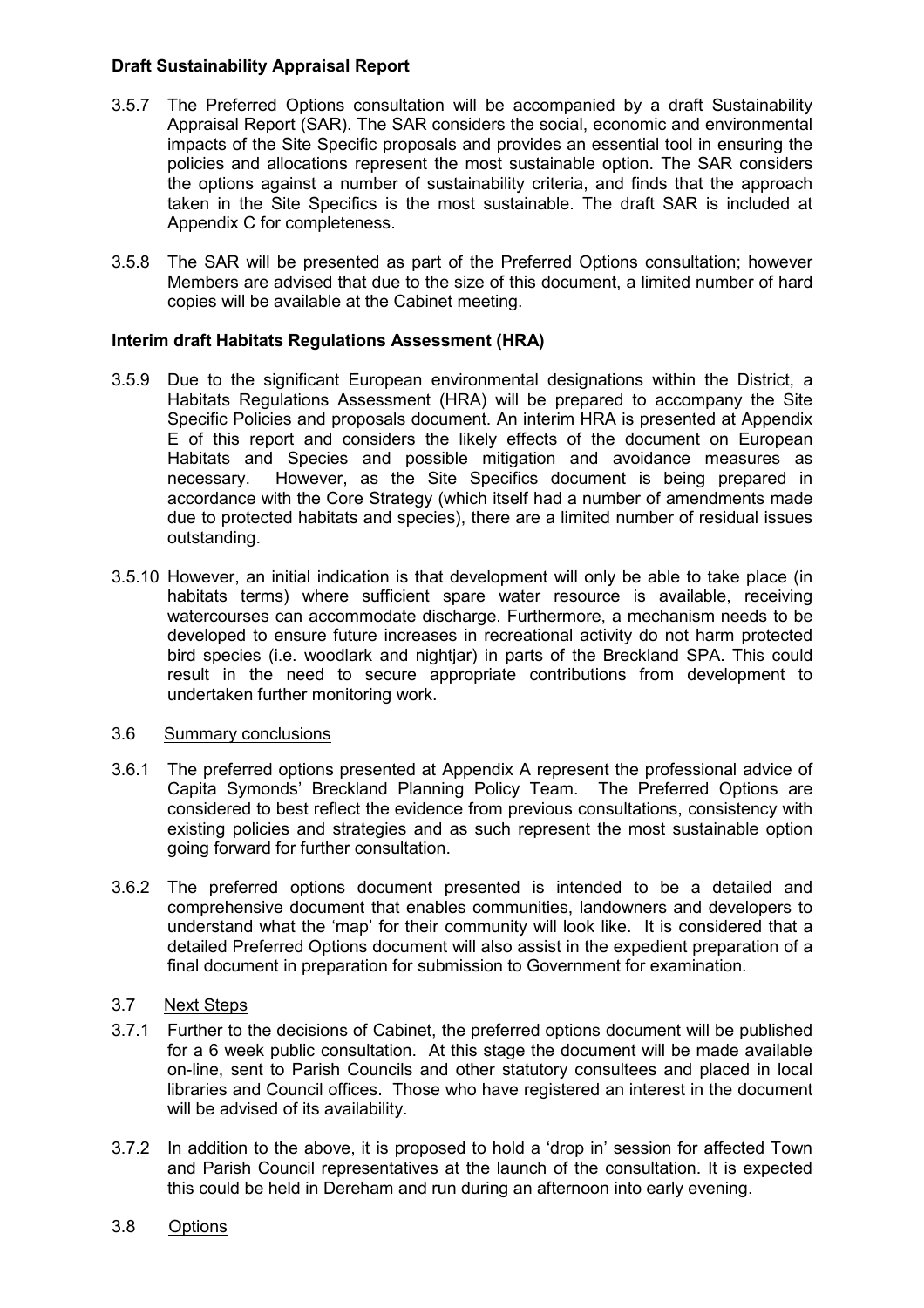- 3.8.1 There are essentially two options presented in respect of this report. These are as follows:
	- A) Cabinet are requested to consider the contents of this report and agree it, subject to any changes, for consultation for a period of six weeks commencing as soon as practicable after this meeting.
	- B) An alternative option is not to agree a document for consultation.
- 3.8.2 Officers recommend that Cabinet endorse Option A above. Members are also advised that option B presents considerable risks to the Council as failure to make expedient progress with Site-Specific Allocations could result in the location of housing being determined through early applications for development.

#### 3.9 Reason For Recommendation

- 3.9.1 The recommendation to endorse option A is to ensure the Site Specific Policies and Proposals document is presented for public consultation in accordance with the Council's adopted Local Development Scheme timetable.
- 3.9.2 Delivering this document is important in making timely progress towards securing a five year supply of housing land in the District in accordance with Government guidance contained within PPS3. This will help to ensure development in the District is managed through the Development Plan process.

### 4. Risk and Financial Implications

### 4.1 Risk

- 4.1.1 A Risk Management questionnaire has been completed and confirms that risk has been given careful consideration, and that there are no significant risks identified associated with the information in this report.
- 4.2 Financial
- 4.2.1 This report has no financial implications.

### 5. Legal Implications

5.1 Statutory Instrument 2008 No. 1371 Town and Country Planning (Local Development) (England) (Amendment) Regulations 2008 sets out the procedures to which the LDF process must adhere.

### 6. Other Implications

- a) Equalities: None
- b) Section 17, Crime & Disorder Act 1998: None
- c) Section 40, Natural Environment & Rural Communities Act 2006: None
- d) Human Resources: None
- e) Human Rights: None
- f) Other: None

# 7. Alignment to Council Priorities

7.1 PPS12 deals with the Local Development Framework, including arrangements for consultation and participation. The statement will need to be taken into account throughout the production of the Local Development Framework and its components